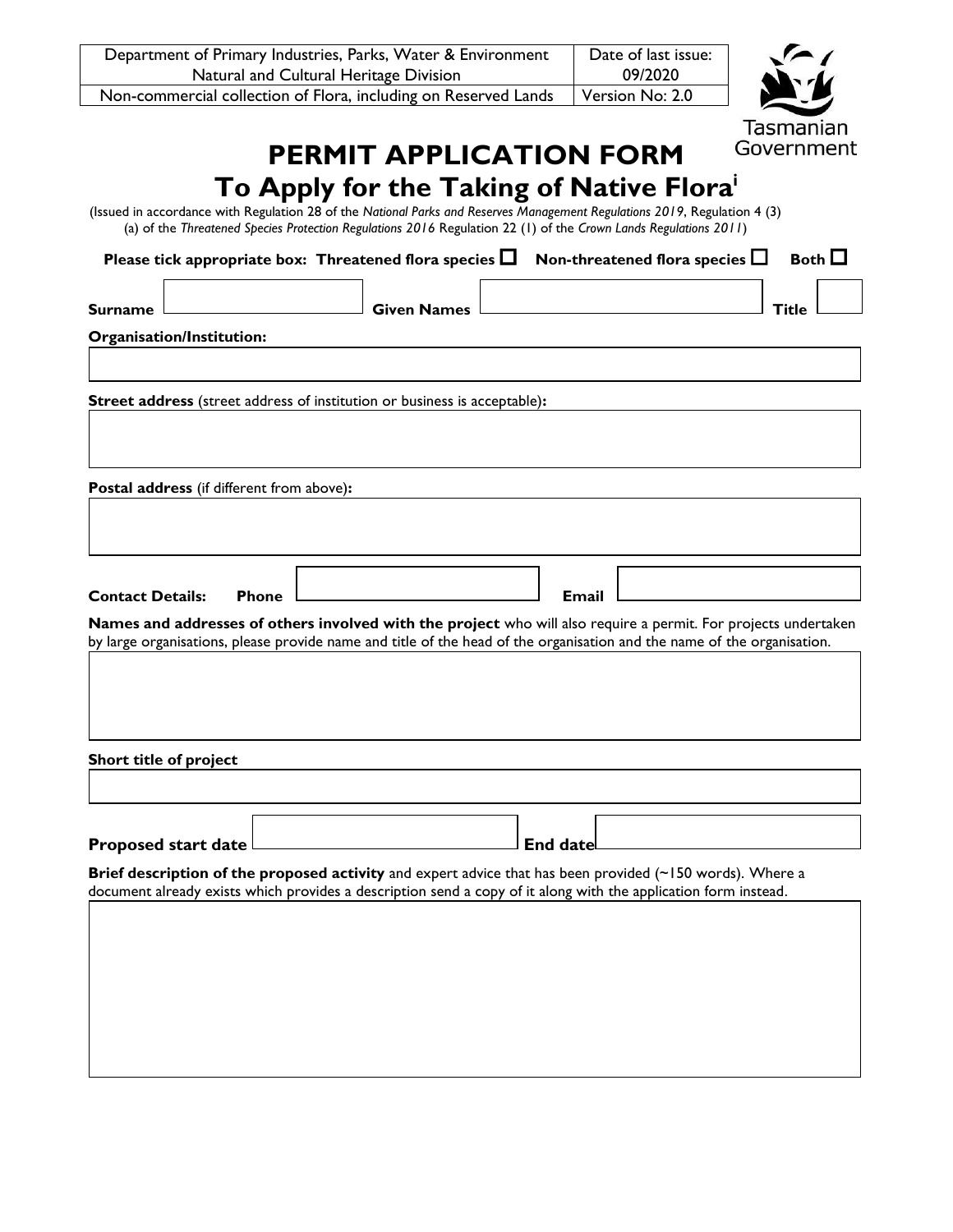## **List the plant species to be taken<sup>1</sup>** (include scientific name), **estimated number of plants to be impacted and the type and quantity of materials requested** (eg botanical specimens, seed etc.). Attach a list if insufficient space.

For applications where destruction of threatened species is requested you must also provide an estimate of the species population size, area occupied and distribution (eg clumped, scattered) and what proportion of the population will be affected for the area where the destruction is proposed.

**Attach a legible map** (scale, map sheet no., easting/northing, datum grids) **and/or describe in detail the location/s** (e.g. place name or reserve name). For each location provide the land tenure (national park, conservation area, etc.), grid references (easting and northing) and the species targeted. Where destruction of Threatened Species is proposed, provide an additional map showing the exact location of each threatened species and/or plant community within the take area in relation to the works location/s and the approximate area occupied by the species. For general collecting /research permits you need only provide the name and tenure of the reserves you are intending to take from.

**Provide a description of what the plant material taken will be used for**.

**Location/s where the plant material taken will be used or lodged** (eg glasshouse, herbarium).

**List any significant biosecurity** risks to research target or other local biota that are posed by the proposed activities.

**List biosecurity controls** that will be applied to limit potential risks.

l

**List proposed mitigation measures to minimise physical impact to plants** (e.g. sampling to affect < 5% of population at location, specimens will compose no more than 5% of the foliage of the individual plants).

<sup>&</sup>lt;sup>1</sup> For the purposes of this permit **take** includes destroy or damage a plant and take destroy or damage any fruit, seed, product or other plant *parts.*